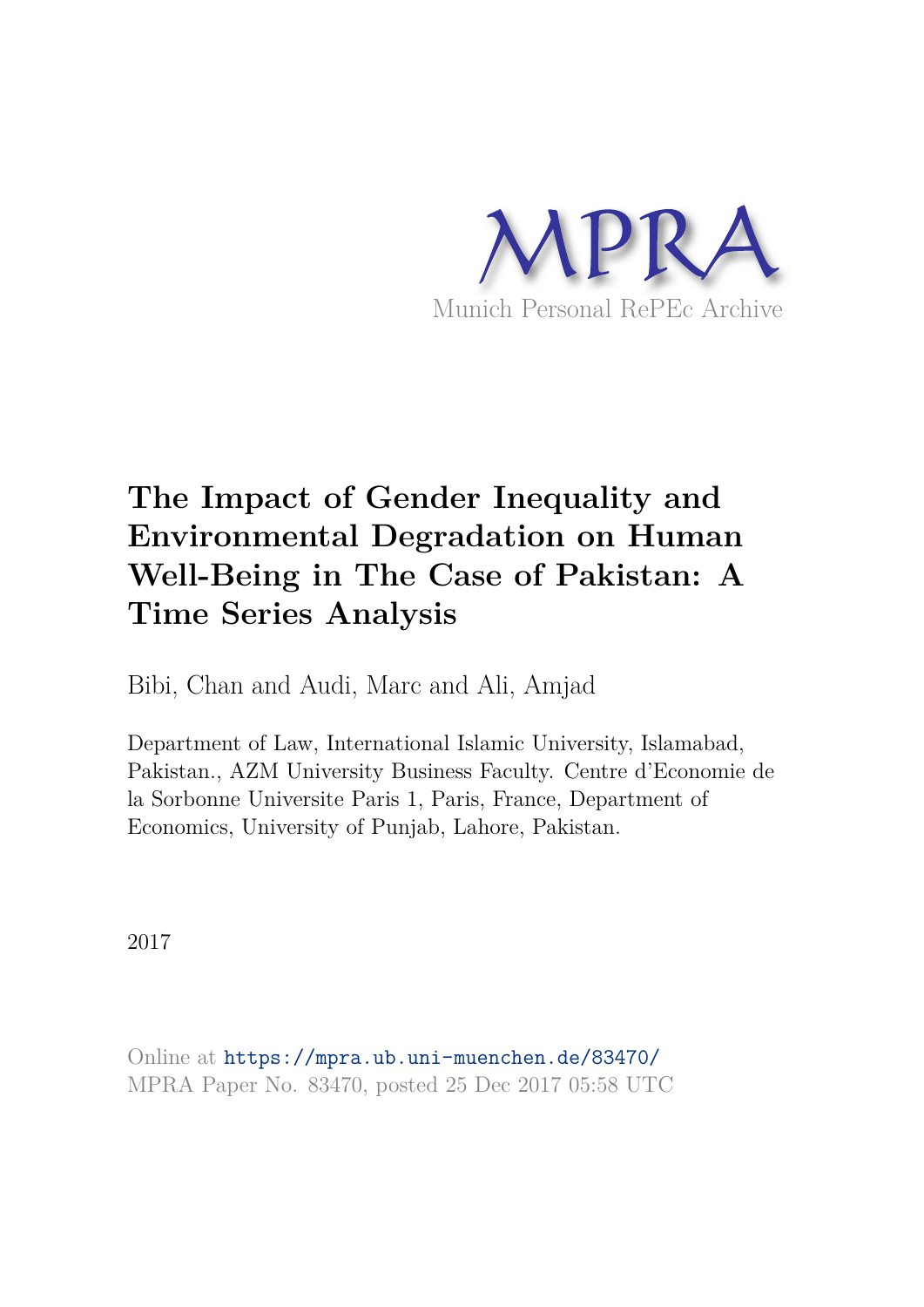# **The Impact of Gender Inequality and Environmental Degradation on Human Well-Being in The Case of Pakistan: A Time Series Analysis**

## **Chan Bibi**

Department of Law, International Islamic University, Islamabad, Pakistan.

#### **Marc Audi**

AZM University Business Faculty. Centre d'Economie de la Sorbonne Universite Paris 1, Paris, France

#### **Amjad Ali**

Department of Economics, University of Punjab, Lahore, Pakistan.

#### **Abstract**

This study has investigated the impact of gender inequality and environmental degradation on human wellbeing in the case of Pakistan from 1980 to 2014. Augmented Dickey-Fuller unit root test is used for stationarity of the variables. Autoregressive Distributed Lag model (ARDL) is used for co-integration among the variables of the model. The results show that gender inequality has a negative and significant impact on human well-being in Pakistan, while gender equality encourages human well-being. The calculated results show that there is positive but insignificant relationship with environmental degradation and human well-being in case of Pakistan. The estimated results show that economic misery has a negative and significant impact on human well-being in case of Pakistan. The estimated results show that economic growth has a positive and significant relationship with human well-being in Pakistan. On the basis of estimated results, it is concluded that gender equality, economic misery and economic growth are playing an important role in determining human well-being in Pakistan. Therefore, in order to improve human wellbeing, government must reduce gender inequality and economic misery while enhancing in parallel the economic growth.

#### **1-Introduction**

Nowadays the socio-economic policies of developed and developing countries have given much concern to human well-being, as it has a very influential role in the socio-economic development process and it decides the level of investment in human capital and workforce. Conservative and traditional societies treat the human as a mean and not enough attention is given to human well-being or to a better standard of living. Kant (1785) mentions that humans should be treated as end not as means and therefore human well-being is considered the main goal of advance societies. But the question lying here is: In what ways should human well-being be the central requirement of social scientists and policymakers? McGillivray (2007) points out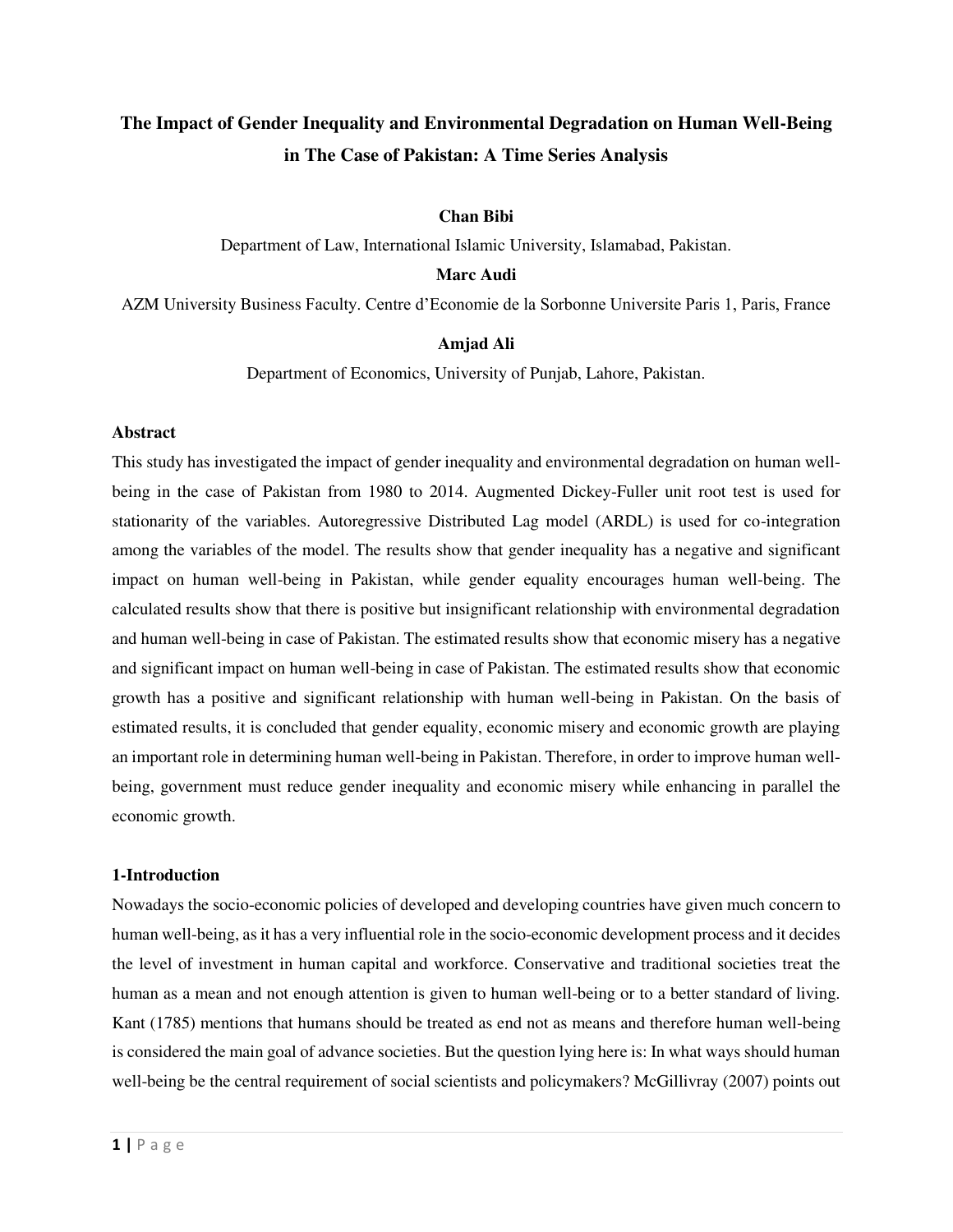that well-being overviews the state of people's life. After the emergence of Millennium Development Goals (MDGs), human well-being became the subject of a special attention among civil societies, international institutions and national governments. The United Nations Millennium Development Program enables to raise the slogan "health for all and education for all" among all its member countries. Moreover, it became a common practice for the World Bank and the United Nations Development Program (UNDP) to publish reports and rank countries on the basis of human well-being.

Following a long human history, the definitions and measurements of human well-being remain a topic of discussion. The general understanding about the human well-being is unable to distinguish between individual well-being and social group well-being. The reason behind it is that measuring human well-being has some technical issues covering subjective and objective aspects of human well-being like personal wellbeing and life satisfaction (McGillivray and Clarke 2006). Therefore, it is necessary to choose the key indicators and attach different weights for measuring the human well-being. The conventional social scientists used two measures for human well-being: aggregate income at macro level and per capita income at micro level. Nordhaus and Tobin (1972) consider the net economic welfare as a criterion of human wellbeing that's based on aggregate consumption. The other most important criterions for measuring human well-being are the basic needs approach of International Labor Organization (ILO) (1976), the Physical Quality of Life Index (PQLI) of Morris (1979) and the Human Development Index (HDI) by United Nations Development Program (UNDP, 1990). Sen (1992) mentions human well-being or better living standard is not related to household consumption but to the ability to consume and the capability to participate in the society. More simply, we can say that human well-being means better education, better health care and a reasonable amount of resources that can improve the quality of human being for achieving the desired level of economic development. Human Development Index (HDI) of UNDP (1990) is considered the most advanced and comprehensive approach to measure human well-being, covering three main aspects of human life: health, education and access to resources.

Human well-being is circled around three interrelated dimensions: agency, resources and achievements. Women represent half of the world's population and have significant share in the overall human well-being ranking of a country. Therefore, pushing them back means snatching the well-being of half the population. A large number of national and international organizations are working for the promotion of gender equality. Gender equality has contained dual arguments: first it promotes social justice and social justice has intrinsic value for human well-being (Kabeer, 2005). Second, gender equality is considered a mean to other ends. Gender equality reduces the imbalanced power between male and female and works as key root to human well-being. Moreover, gender equality provides new energy, leadership qualities, new visions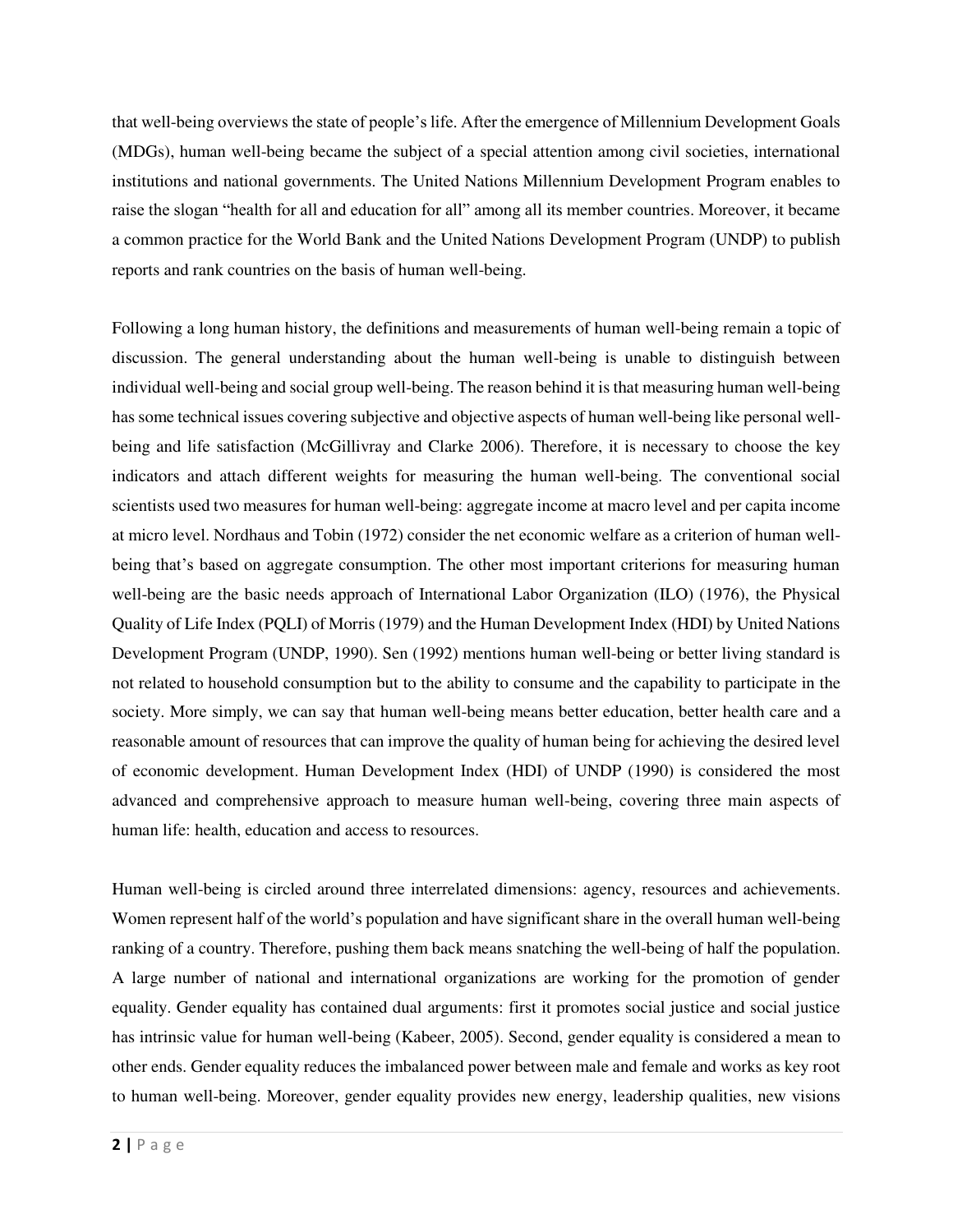and a helping hand to women for improving quality of life for their families. The relationship between gender inequality and human well-being is widely discussed in existing literature. Gender equality may increase health outcomes because it enables the poor part of population getting a larger share in profits leading to its consumption on food and health cares (Preston, 1975; Deaton, 2003; Babones, 2008). Environmental quality is an important factor affecting human well-being of present and forthcoming generations. The way people value the future is crucially affected by others. Moreover, the present human well-being encourages people to become sympathetic to forthcoming generations. Therefore, if people expect to live longer, they would care more for the environment. Environmental degradation increases morbidity through natural resources depletion, water and air pollution and soils deterioration (Elo and Preston, 1992; Pope et al. 2004). Ali and Khalil (2014) and Ali and Audi (2016) conclude that environmental degradation has a negative impact on life expectancy. The findings of these studies also highlight the importance to study the link between environmental degradation and human well-being. This study has investigated the impact of gender inequality and environmental degradation on human well-being in the case of Pakistan. This type of study is hardly available in existing literature.

## **2-Literature Review**

Nowadays a vast body of literature is available describing different methods, determinants and consequences of human well-being. Some of the most relevant studies are presented here: Sen (1999) examines the determinants of life expectancy in case of Indian State Kerala. The study explores the direct and indirect influence of education on the health status. Sen (1999) mentions that higher education improves productivity of labor and an improved labor productivity has an increasing relationship with a child's health. Hence, education indirectly improves the health status. The findings of this study reveal that education is positively related to the life expectancy of a female. Cemieux et al., (1999) investigates the relationship of health status and health spending in Canada. The results of the study show that health spending has a direct positive and significant relationship with the health status in Canada.

Kalediene and Petrauskiene (2000) investigate the socio-economic determinants of life expectancy. The results reveal that there is positive and significant relationship between urbanization and life expectancy, mentioning that urban people have better education and health care. The study concludes that socioeconomic factors have both a direct and indirect relationship with life expectancy. Macfarlane et al. (2000) examine the health status of some selected countries of Africa and Asia. The study shows that the availability of food and the access to safe drinking water has a significant impact on life expectancy in both Asia and Africa. Veugelers et al. (2001) examine the determinants of life expectancy in Canada. For empirical analysis, they use multi-logistic regression analysis. The results of the study reveal that socio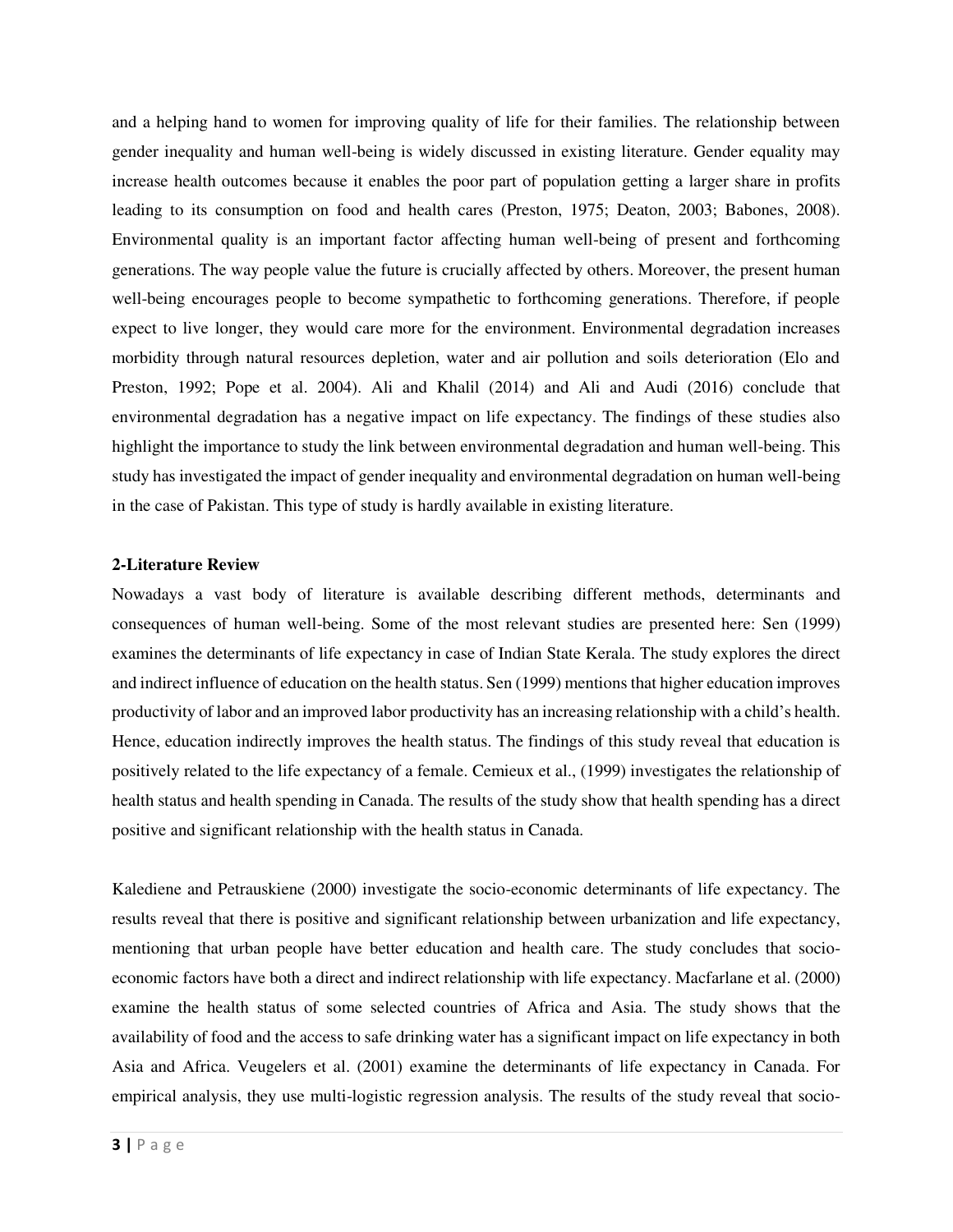economic factors have a deep rooted impact on life expectancy in Canada. Hussain (2002) examines the determinants of life expectancy in 91 developing countries. Fertility rate, per capita calories, and adult literacy rate are taken as independent variables and multiple OLS regression analysis is used for empirical estimations. The results of the study reveal that the selected variables have a deep rooted impact on life expectancy in the case of all the selected developing countries. Hence, for improving the living standard, the developing countries must provide the basic necessities to its massive population.

Sathar et al., (2000) examines the main features on which the women's dependency has been based in rural Pakistan. The authors investigate that the Northern women has less self-dependency when it comes to economic matters but has more power in the control over the household decision making compared to women in southern Punjab. Gender inequality is also an indicator showing women's autonomy on a rural level. Moreover, women aren't getting any separate reward for their engagement in household farms.

Mayoux (2009) investigates that women empowerment plays an important role in enterprise development, gender equality, gender equity and to remove the gender inequality. Women's empowerment plays an important role not only when it comes to increases in earnings but also in showing their qualities in the household decisions making and having good suggestions for their own country and international economies. Moreover, the targets of development and economic programs can be achieved through the elimination of gender inequality and through women's empowerment.

Amin et al., (1995) highlight the socio-economic conditions of women having an impact on the poverty rate and the gender inequality when it comes to the availing of resources. The result shows that the credit based income generating programs help women overcome poverty and gender inequality in the case of Bangladesh. Nongovernmental Organizations (NGOs) are providing sound resources to help poor women improve their earnings and overcome their economic problems. Through these projects, women will be able to face the traditional domestic atmosphere and will be able to demand their empowerment in household decisions and economic resources. It is being argued that, by these projects, not only the empowerment of poor women status in society and reducing gender inequality will be achieved, but also they will help in improving women's well-being.

Sharma (2007) investigates the impact of micro-credit projects for women in Nepal. These projects are helpful when it comes to removing gender inequality in household decisions and in increasing the selfdependence of women. Through these projects, women will be having an important part in resolving their financial, economic and social issues.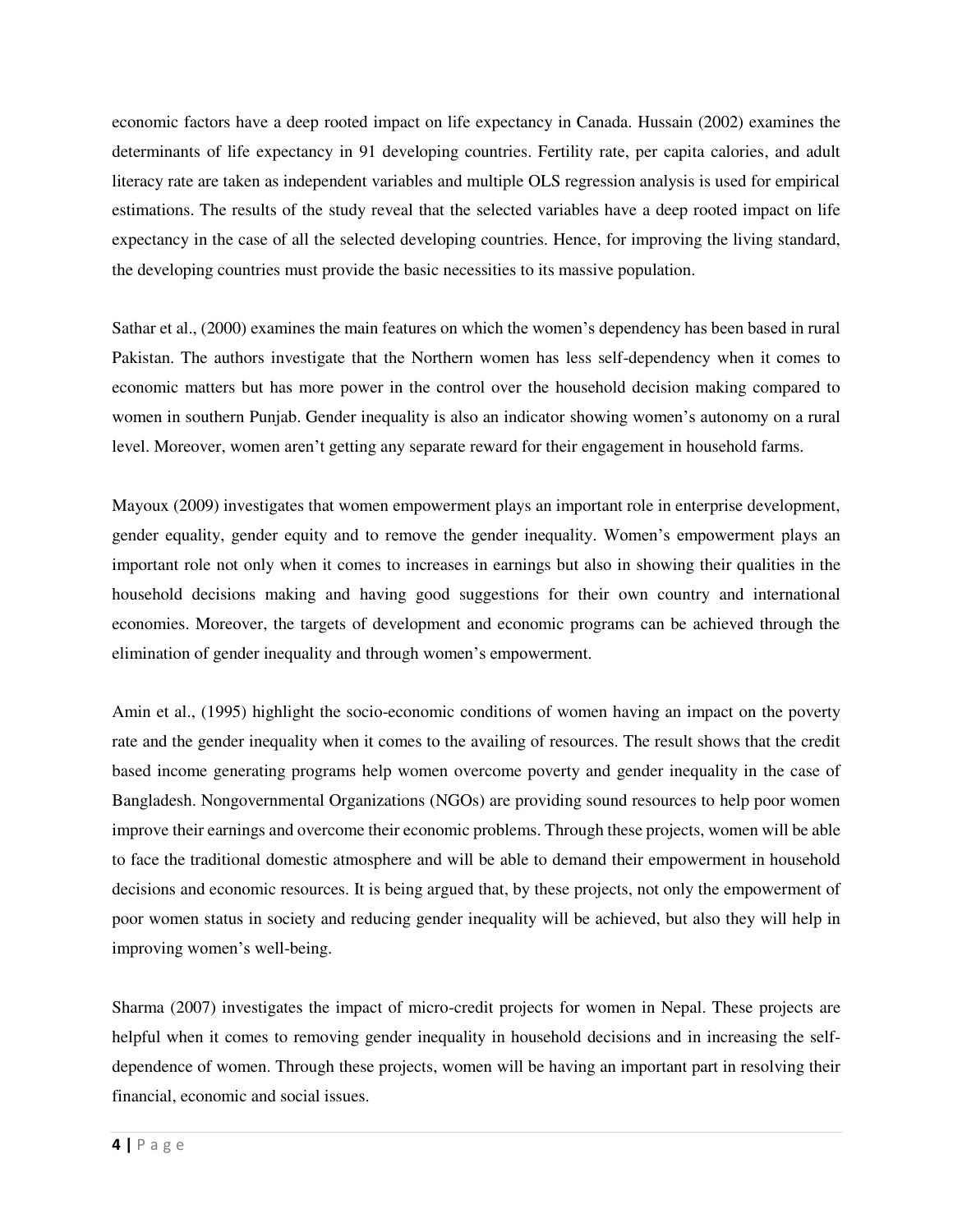Mumtaz et al., (2009) examine that the non-dependence in household decisions making in developing countries is the main obstacle to women's reproductive health. For this purpose, the study considered the freedom of decision making, gender inequality on the level of society, culture, politics and economics obstacles that are being faced by the rural women in Punjab, Pakistan. This work also highlights the insufficiency of self-dependency for considering the gender inequality impact on women's reproductive health and on suggestions and recommendations of health projects in Pakistan and South Asia.

Varghese (2011) concludes that women empowerment can be obtained through household decision making and participation in economic activities. However, women empowerment in Oman is continuously under process because of the low domestic status of women. If the domestic status is improved in Oman, then women will be able to get more empowerment. Moreover, societal behavior plays an important role for gender inequality. Women's empowerment has to face many challenges because of the societal behavior. Women become more capable to get their right and more dependable upon their capabilities to clinch with the opportunities which end their under level position through women's empowerment means. Women in Oman are in a strong position for making household and economic decisions but in a weaker position of social empowerment.

Suguna (2011) highlights the high rate of illiteracy among Indian women and the problems they're facing. He believes that the Indian government and society are perfectly aware of the need for education to reach the empowerment of women in the Indian society, leading to the progress of the country. Therefore, he considers that education is the only key in the hands of Indian women through which they can face the challenges of their lives. In rural India, the rate of education among women is very low. Moreover, the author mentions that education for women is the only key for women through which we can open the empowerment for women and give them a strong position in household and economic decisions.

# **3-Theoretical Discussions and Model for Empirical Analysis**

Human well-being is considered an important indicator of social progress as its main targets are required resources, health and education for all. Smeeding and Rainwat (2004) claim that sound living standard is the central concern of all economies, while traditional economists use income for well-being and they ignore health and education (Sumner 2006, McGillivray and Clarke 2006). Thus, for better representation of human well-being, this study has used Human Development Index (HDI) of United Nations of Development Program (UNDP) as proxy of human well-being in Pakistan. Human well-being also focuses on the capability of participation and the ability of resources consumption (Sen, 1992). The ability to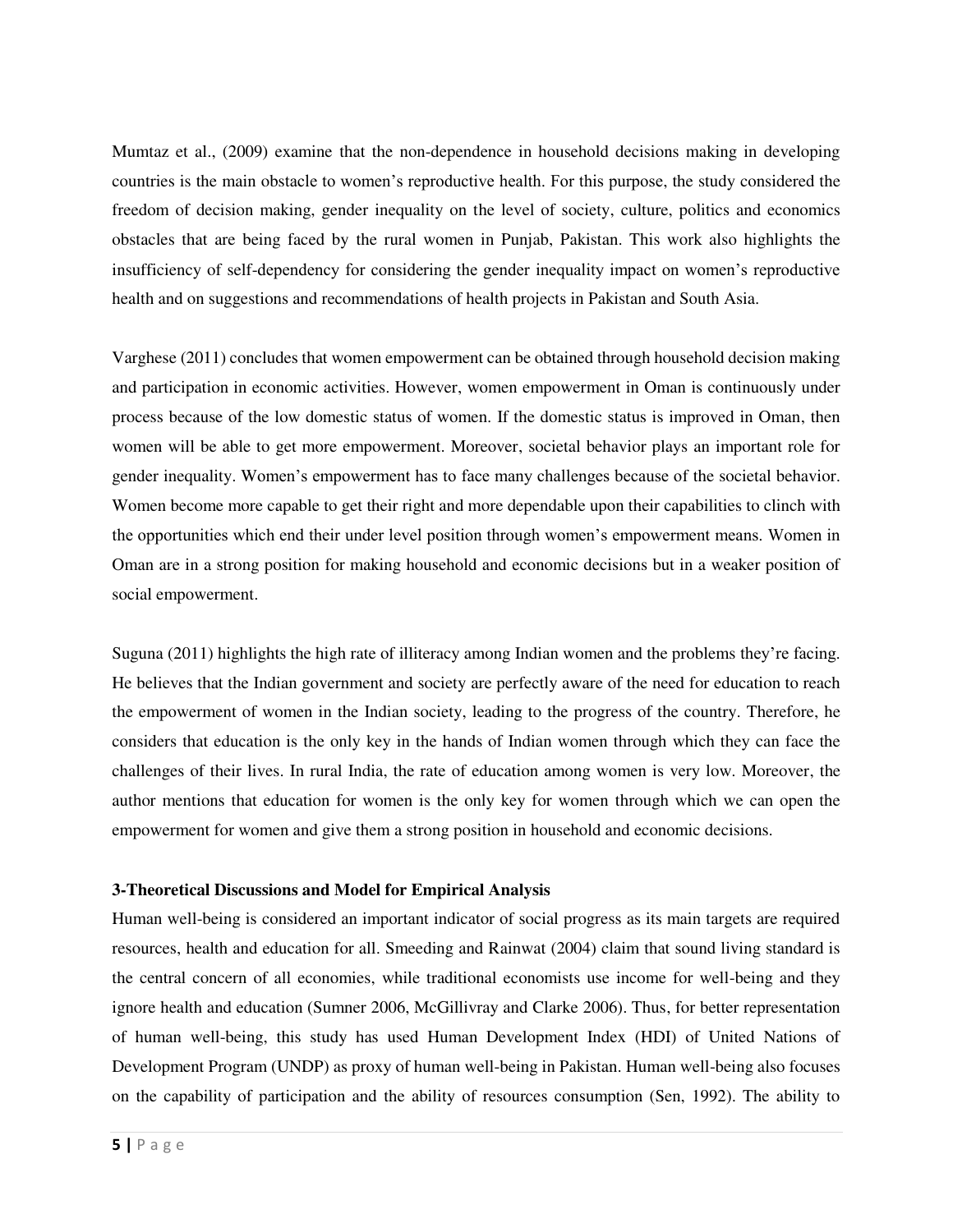consume and the capability to participate decide on the level of human well-being since these activities allow the society to invest in education and health care (Coleman and Rainwater, 1978 and Rainwater, 1990). Living standard or well-being has a positive correlation with education, health cares, preschool day cares and subsidies to housing but a negative relation with poverty (Smeeding et al., 1993 and Smeeding et al., 2001). Kabeer (1999) mentions that resources like social, material and human are largely affected by gender equality. When women have a greater control over economic resources, better education and social rights, they can easily derive the individual and overall well-being. As educated and empowered women give better education and health facilities to their families, it will further enhance the overall well-being of nation. Batliawala (1994) uses Conscious Raising Approach and Economic Empowerment Approach for measuring gender equality. Garikipati (2008) measures Indian women's empowerment in terms of household decision making and ownership of assets and income. This study uses UNPD index for measuring gender equality in the case of Pakistan. There is a negative link between environmental degradation and health outcome. CO2 emissions are used for measuring environmental degradation.

Following the methodologies of Coleman and Rainwater (1978), Rainwater (1990), Batliawala (1994), Garikipati (2008), Ali and Khalil (2014), Ali (2015), Ali (2016), Ali and Audi (2016), Audi and Ali (2016), Ali and Bibi (2016) and Audi and Ali (2017) the model of this study is presented as:

$$
HDI_t = f\left(GII_t, CO2_t, MI_t, ECO_t\right) \tag{1}
$$

HDI= Human Well-being GII= Gender Inequality Index CO2= Environmental Degradation MI= Economic Misery ECO= Economic Growth t= Time period

For finding the responsiveness of dependent variable to independent variable, the equation can be written in the following form:

$$
HDI_t = \alpha GII_t^{\beta_1} CO2_t^{\beta_2} MI_t^{\beta_3} ECO_t^{\beta_4} e^{t+u_t}
$$
\n
$$
\tag{2}
$$

here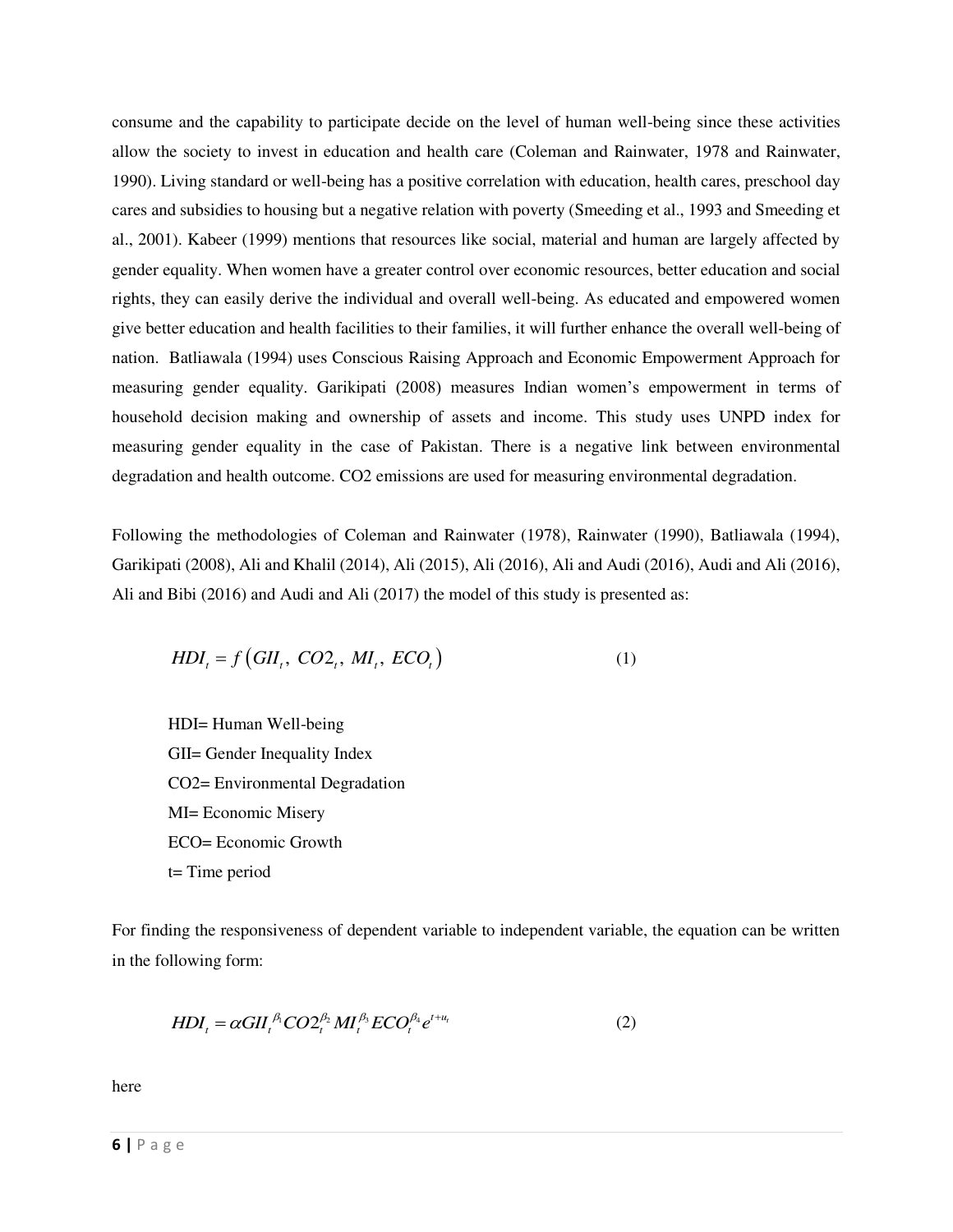*e* is the base of natural logarithm and *u* is the white noise error term taking the natural log of both sides of equation (2).

$$
\ln HDI_t = \alpha + \beta_1 \ln GII_t + \beta_2 \ln CO2_t + \beta_3 \ln MI_t + \beta_4 \ln ECO_t + u_t
$$
\n(3)

u=error term

# **3.1-Definitions of Variables and Data Sources**

Human Development Index is a composite index of per capita income, education and life expectancy. This index is constructed by United Nations Development Program (UNDP) for measuring human well-being of all United Nations member countries. The data for HDI is taken from various reports of UNDP.

Gender Inequality Index (GII) is composite index of the economic participation of female, political participation of female, decision making of female, and social participation of female. Gender inequality index is estimated by using the methodology of UNDP (1995) through Gender inequality Measure (GII).

 $GII = [(EP_f/EP_m) \times (PP_f/PP_m) \times (SP_f/SP_m)]^{1/3}$  (4)

Where  $EP_f$  and  $EP_m$  represents the Economic Participation of female and male respectively,  $PP_f$  and  $PP_m$ represents the Political Participation and Decision Making of female and male while  $SP_f$  and  $SP_m$  represents Social participation of female and male respectively. The data of these indicators is collected from 50 years statistics of Pakistan, Economic survey of Pakistan (various issues), PSLM (various issues), National Assembly of Pakistan database and Pakistan civil services website. Geometric mean has been used to calculate the index.

Economic Misery (MI) is composite index of inflation rate and unemployment rate with the help of Principle Component Analysis (PCA). The data of inflation rate and unemployment rate is taken from various issues of Economic Survey of Pakistan. The data of CO2 emissions and economic growth (ECO) is taken from World Development Indicator (WDI) data bases maintained by the World Bank.

#### **3.2-Econometric Methodology**

This study has investigated the impact of gender equality, CO2 emissions, economic misery and economic growth on human well-being over the period covering 1980 to 2014. Time series data has a unit root problem and the estimated regression line of this data gives spurious results (Nelson and Ploser, 1982). The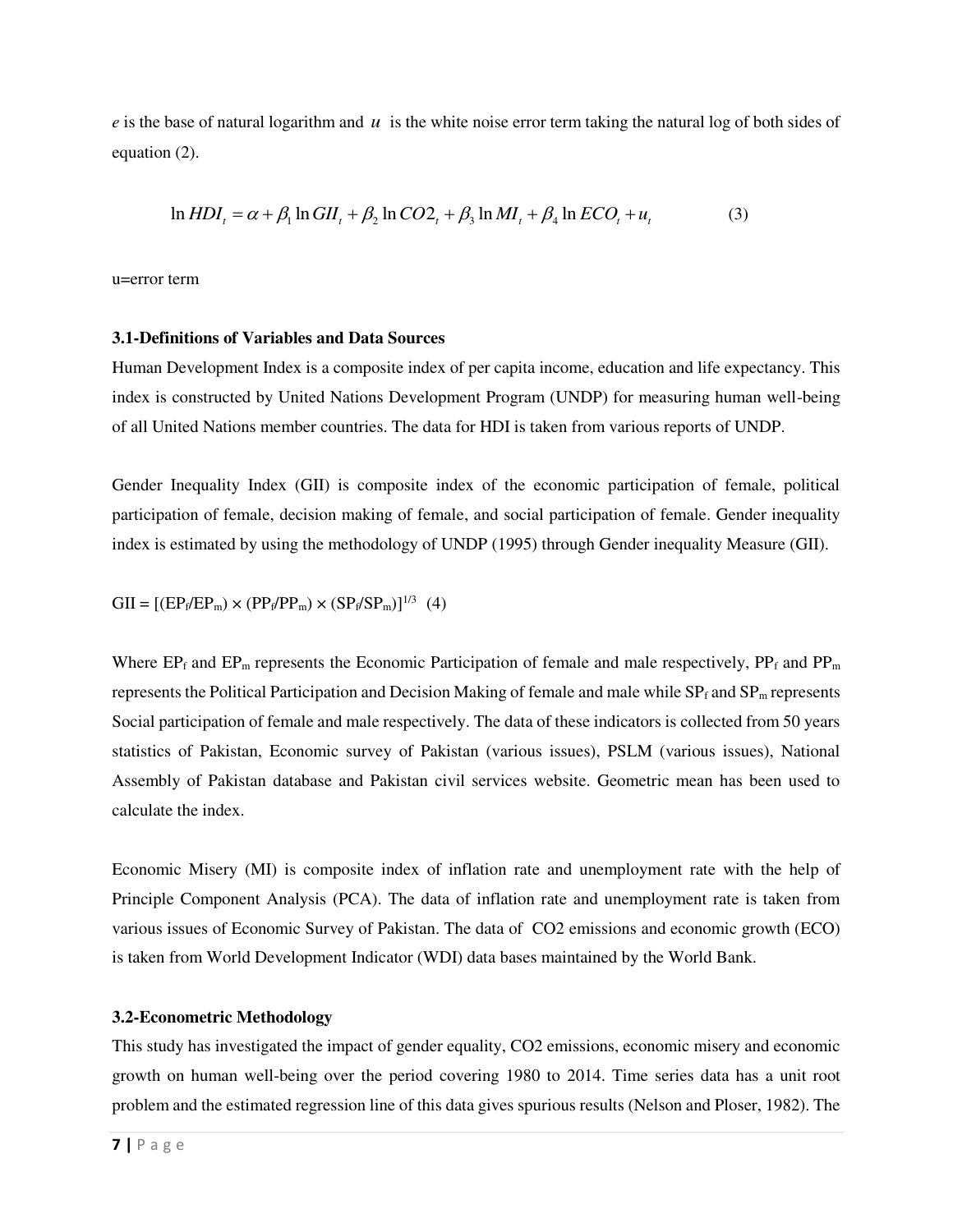well know are Dickey-Fuller (DF) (1979), Augmented Dickey-Fuller (ADF) (1981), Perron (1989) and Phillips Perron (PP) (1988). This study uses ADF unit root test to remove the non-stationarity data. After removing the unit root problem, co-integration among the variables of the model are examined. Engle-Granger (1987), Johansen (1991/1992), Johansen-Juselious (1990), Perron (1989, 1997) and Leybourne and Newbold (2003) are well known co-integration tests. In this study, Autoregressive Distributive Lag (ARDL) bound testing approach developed by Pesaran et al., (2001) is used for empirical analysis. It is the most advance method of co-integration and has a number of theoretical and technical advantages over the traditional methods.

# **4-Empirical Results and Discussions**

Descriptive statistics give Mean, Median, Maximum, Minimum, Standard Deviation, Skewness, Kurtosis, Jarque-Bera and Probability values of the estimated model. Skewness and Kurtosis help analyze the volatilities of data. Descriptive statistics also help checking the normality of the selected data set. The results of the descriptive statistics are presented in table-1. The study uses human well-being as a dependent variable whereas gender inequality, environmental degradation, economic misery and economic growth are selected as independent variables. The results show that human well-being, gender inequality, environmental degradation and economic growth are positively skewed whereas economic misery is negatively skewed. All selected variables of the model have positive Kurtosis values. Skewness and Kurtosis are insignificant and different from zero which shows that data is normally distributed. The estimated Jarque-Bera shows that selected variables have finite covariance and zero mean, this also confirms that selected data is normally distributed.

| <b>Descriptive Statistics</b> |            |            |                 |             |             |
|-------------------------------|------------|------------|-----------------|-------------|-------------|
|                               | <b>HDI</b> | <b>GII</b> | CO <sub>2</sub> | MI          | <b>GDPG</b> |
| Mean                          | 0.411678   | 0.664690   | 98894.90        | 0.391951    | 5.000630    |
| Median                        | 0.389491   | 0.671845   | 94711.28        | 0.445834    | 4.959769    |
| Maximum                       | 0.517833   | 0.854855   | 165433.0        | 0.730843    | 10.21570    |
| Minimum                       | 0.319307   | 0.534409   | 32067.92        | 0.050860    | 1.014396    |
| Std. Dev.                     | 0.066314   | 0.099499   | 45514.63        | 0.176702    | 2.092043    |
| <b>Skewness</b>               | 0.345600   | 0.236027   | 0.164289        | $-0.413284$ | 0.208209    |
| Kurtosis                      | 1.693795   | 1.784686   | 1.672377        | 2.109636    | 2.721288    |
|                               |            |            |                 |             |             |

| . . |  |
|-----|--|
|     |  |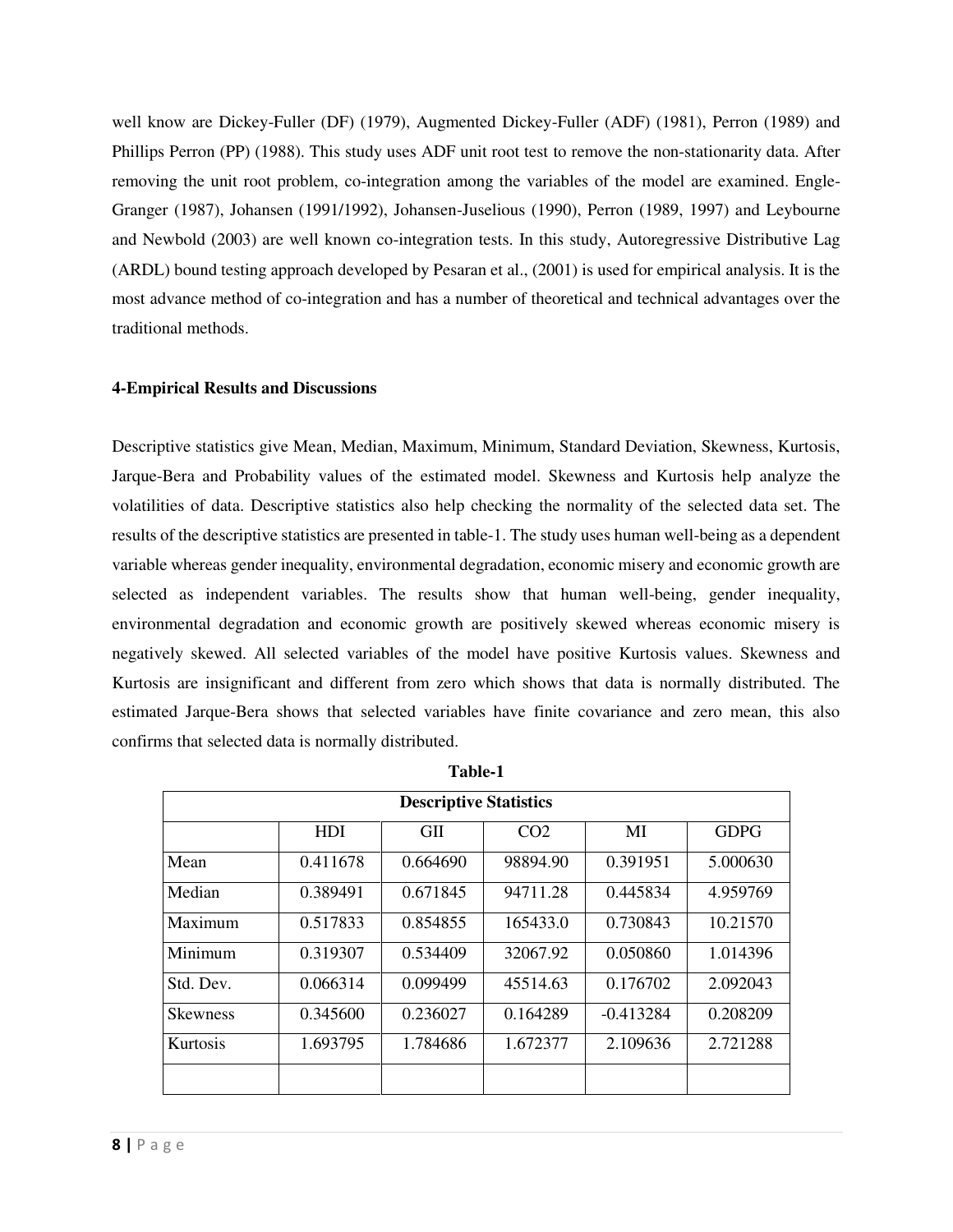| Jarque-Bera         | 3.184897 | 2.478907 | 2.727880   | 2.152446 | 0.366165 |
|---------------------|----------|----------|------------|----------|----------|
| Probability         | 0.203427 | 0.289542 | 0.255651   | 0.340881 | 0.832700 |
|                     |          |          |            |          |          |
| Sum                 | 14.40871 | 23.26416 | 3461322.   | 13.71830 | 175.0221 |
| Sum Sq. Dev.        | 0.149518 | 0.336605 | $7.04E+10$ | 1.061603 | 148.8059 |
|                     |          |          |            |          |          |
| <b>Observations</b> | 35       | 35       | 35         | 35       | 35       |

Table-2 presents the correlation matrix among variables. The estimated results show that human well-being has a positive and significant correlation with economic misery and environmental degradation in the case of Pakistan. But human well-being has a negative and significant correction with gender inequality and economic growth in Pakistan. Gender inequality has a negative and significant correlation with environmental degradation and economic misery. There is a positive and significant correlation between gender inequality and economic growth. Economic growth has a negative and significant correlation with environmental degradation and economic misery in Pakistan. Environmental degradation has a positive and significant correlation with economic misery. Overall results show that independent variables have a strong correlation with human well-being in the case of Pakistan.

| <b>Correlation Matrix</b> |             |             |                 |             |             |
|---------------------------|-------------|-------------|-----------------|-------------|-------------|
| Variables                 | <b>HDI</b>  | <b>GII</b>  | CO <sub>2</sub> | MI          | <b>GDPG</b> |
|                           | 1.000000    |             |                 |             |             |
| <b>HDI</b>                |             |             |                 |             |             |
|                           | $-0.961645$ | 1.000000    |                 |             |             |
| GII                       | 0.0000      |             |                 |             |             |
|                           | 0.987622    | $-0.981223$ | 1.000000        |             |             |
| CO <sub>2</sub>           | 0.0000      | 0.0000      |                 |             |             |
|                           | 0.716162    | $-0.768769$ | 0.747438        | 1.000000    |             |
| MI                        | 0.0000      | 0.0000      | 0.0000          |             |             |
|                           | $-0.351459$ | 0.499709    | $-0.435661$     | $-0.384802$ | 1.000000    |
| <b>GDPG</b>               | 0.0384      | 0.0022      | 0.0089          | 0.0225      |             |

**Table-2** 

Table-3 presents ADF unit root test results. The results show that human well-being, gender inequality and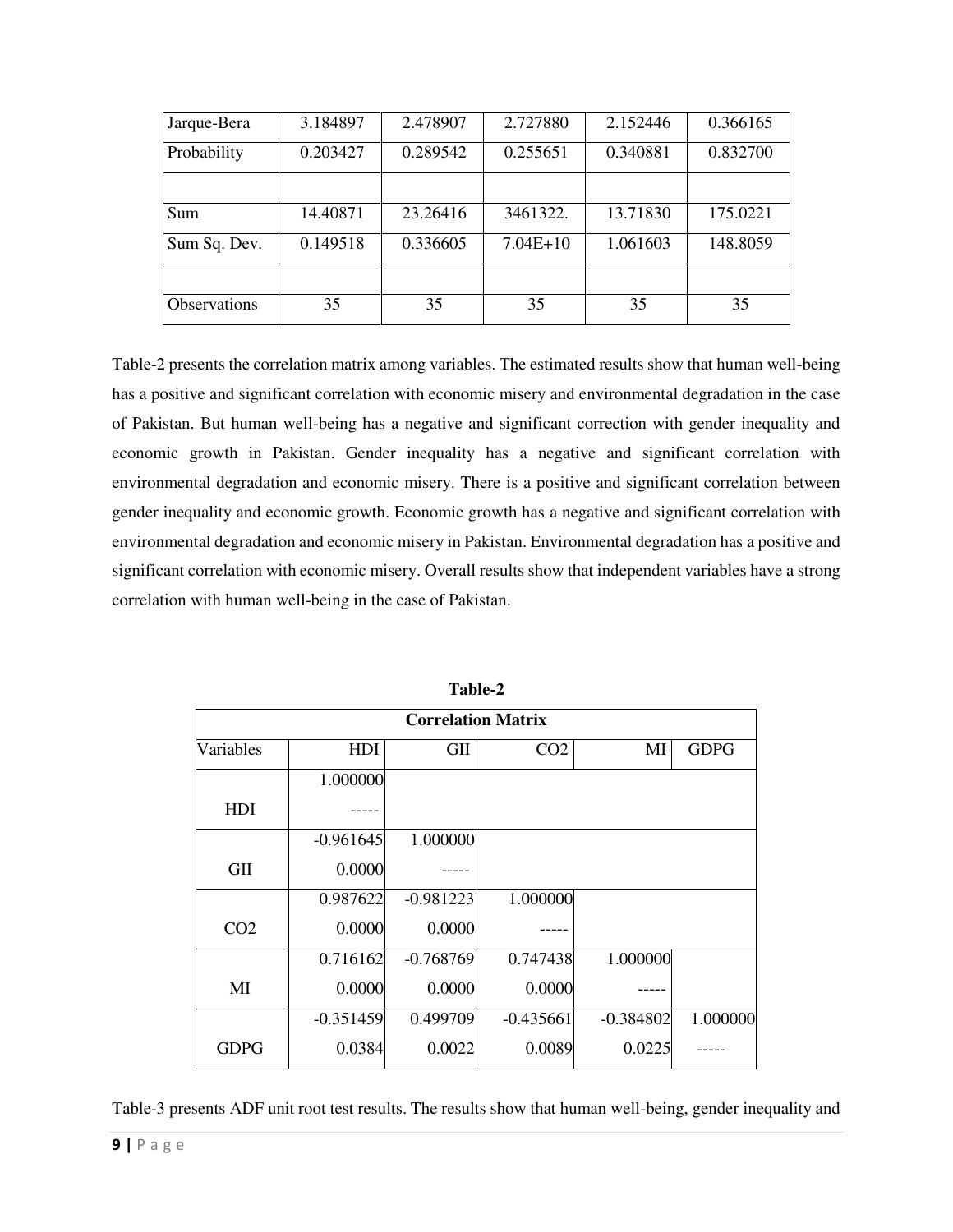economic misery are not stationary at level. The results show that environmental degradation and economic growth are stationary at level. The estimated results show that, at first difference, all variables of the model become stationary. The overall results show that the selected variables of the model have mixed order of integration which is a suitable condition for applying ARDL co-integration approach.

| <b>Augmented Dickey-Fuller Test</b> |                    |        |                    |        |
|-------------------------------------|--------------------|--------|--------------------|--------|
|                                     | I(0)               |        | I(1)               |        |
| <b>Variables</b>                    | <b>T-Statistic</b> | Prob.  | <b>T-Statistic</b> | Prob.  |
| <b>LHDI</b>                         | 0.099853           | 0.9611 | -7.976576          | 0.0000 |
| LGII                                | $-1.359778$        | 0.5901 | $-5.493197$        | 0.0001 |
| LC <sub>O2</sub>                    | $-3.640479$        | 0.0100 | $-5.361642$        | 0.0001 |
| LMI                                 | $-1.528868$        | 0.5068 | $-6.257469$        | 0.0000 |
| <b>LGDPP</b>                        | $-3.302260$        | 0.0229 | $-6.144516$        | 0.0000 |

**Table-3** 

The calculated ARDL results are reported in table-4. W-statistic and F-statistic are used for testing the null hypothesis of the no co-integration among the variables of the model. F-statistic (7.5972) is greater than the upper bound (4.7035) value of Pesaran, Shin and Smith (2001) at 5 percent and the calculated W-statistic (37.9860) is greater than the upper bound (23.5175) value of Pesaran, Shin and Smith (2001) at 5 percent. So null hypothesis of no co-integration is rejected and alternative hypothesis is accepted which confirms the co-integration among the variables of the model.

| Table-4     |                                          |                           |                 |                 |  |
|-------------|------------------------------------------|---------------------------|-----------------|-----------------|--|
|             |                                          | <b>ARDL Bound Testing</b> |                 |                 |  |
|             | Dependent variable is LHDI $(1,1,0,1,1)$ |                           |                 |                 |  |
|             | 95% Lower Bound                          | 95% Upper Bound           | 90% Lower Bound | 90% Upper Bound |  |
| F-statistic | 3.3388                                   | 4.7035                    | 2.7397          | 3.9425          |  |
| 7.5972      |                                          |                           |                 |                 |  |
| W-statistic | 16.6941                                  | 23.5175                   | 13.6986         | 19.7126         |  |
| 37.9860     |                                          |                           |                 |                 |  |

The long run results of the model are presented in table-5. The results show that gender inequality has a negative and significant impact on human well-being in Pakistan. The results show a 1% increase in gender inequality. A (-1.0064%) decrease is occurred in human well-being. This shows that gender equality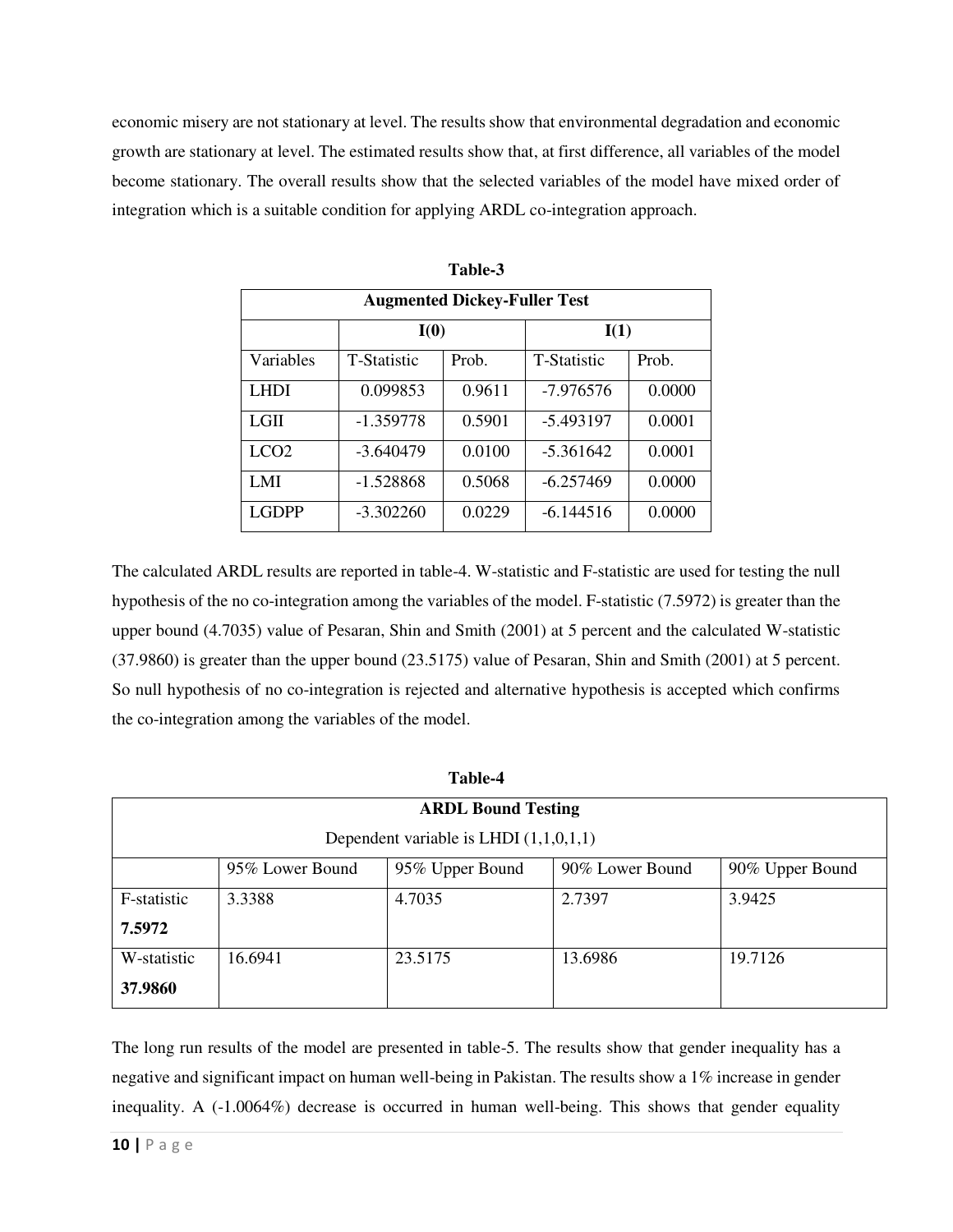encourages human well-being. The calculated results show that there is a positive but insignificant relationship with environmental degradation and human well-being in the case of Pakistan. The estimated results show that economic misery has a negative and significant impact on human well-being in the case of Pakistan. The results show that a  $1\%$  increase in economic misery brings a  $(-0.038577%)$  decrease in human well-being in Pakistan. The estimated results show that the economic growth has a positive and significant relationship with human well-being in Pakistan. The results reveal that a 1% increase in economic growth brings a (.036122%) increase in human well-being in Pakistan. Overall estimated long run results reveal that the selected variables play a significant role in determining human well-being in Pakistan.

| <b>Estimated Long Run Coefficients using the ARDL Approach</b> |             |                       |                 |  |
|----------------------------------------------------------------|-------------|-----------------------|-----------------|--|
| Dependent variable is LHDI                                     |             |                       |                 |  |
| ARDL (1,1,0,1,1) 1981 to 2014                                  |             |                       |                 |  |
| Regressor                                                      | Coefficient | <b>Standard Error</b> | T-Ratio[Prob]   |  |
| L <sub>GH</sub>                                                | $-1.0064$   | .25247                | $-3.9863[.001]$ |  |
| <b>LCO</b>                                                     | .081323     | .081716               | .99518[.329]    |  |
| LMI                                                            | $-.038577$  | .016320               | $-2.3638[.026]$ |  |
| <b>LGDPG</b>                                                   | .036122     | .015280               | 2.3640[.026]    |  |
| C                                                              | $-2.3434$   | .84526                | $-2.7724[.010]$ |  |

**Table-5** 

Vector Error-correction Model (VECM) is used to examine the short run relationship among the variables of the model. The short run dynamics are given in table-6. The results show that gender inequality has a negative and significant impact on human well-being in Pakistan. This shows that gender equality encourages human well-being. The calculated results show that there is a positive but insignificant relationship with environmental degradation and human well-being in the case of Pakistan. The estimated results show that economic misery has a negative and significant impact on human well-being in the case of Pakistan. The estimated results show that economic growth has a positive and significant relationship with human well-being in Pakistan. All independent variables have the same type of relationship with the dependent variable for the long run. The negative and significant value of ECM shows the speed of adjustment from short run to long run equilibrium. The estimates of ECM reveal that short run needs one year and more than seven months to converge in the long run equilibrium. Moreover short run deviations in the present period are corrected by (67.258) percent in the future in the case of Pakistan.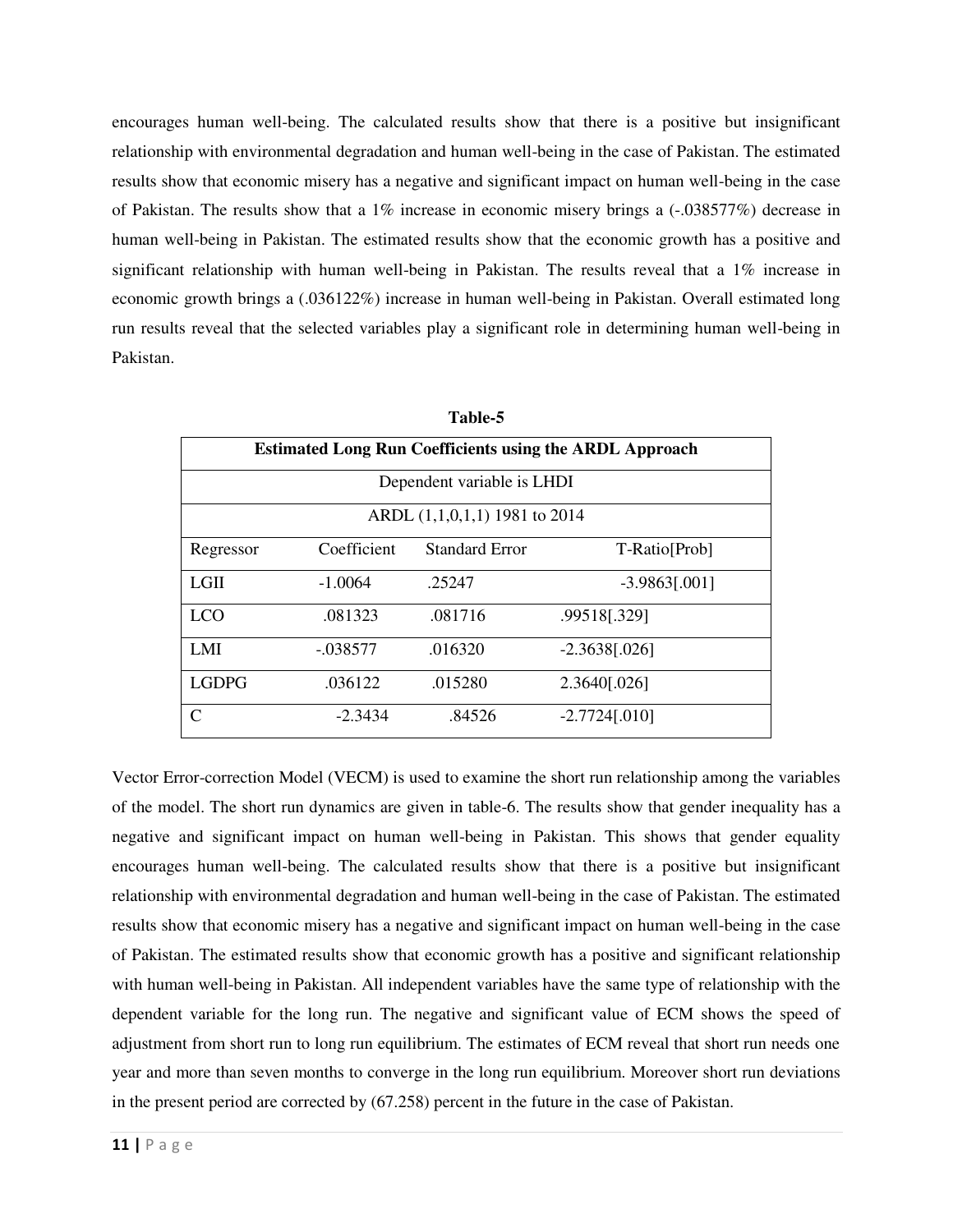| <b>Error Correction Representation for the Selected ARDL Model</b>         |                 |                             |                  |  |  |
|----------------------------------------------------------------------------|-----------------|-----------------------------|------------------|--|--|
|                                                                            | ARDL(1,1,0,1,1) |                             |                  |  |  |
|                                                                            |                 | Dependent variable is dLHDI |                  |  |  |
| Regressor                                                                  | Coefficient     | <b>Standard Error</b>       | T-Ratio[Prob]    |  |  |
| $dLG$ II                                                                   | $-0.77812$      | .21548                      | $-3.6111[.001]$  |  |  |
| d <sub>ACO</sub>                                                           | .045572         | .042470                     | 1.0730[.292]     |  |  |
| dLMI                                                                       | $-0.018374$     | .0086241                    | $-2.1305[.042]$  |  |  |
| dLGDPG                                                                     | .013674         | .0068921                    | 1.9840[.057]     |  |  |
| $ecm(-1)$                                                                  | $-.56038$       | .12182                      | $-4.6000$ [.000] |  |  |
| R-Squared .65297 R-Bar-Squared .54192 S.E. of Regression .016449 F-Stat.   |                 |                             |                  |  |  |
| F(5,28)<br>9.4080[.000] Mean of Dependent Variable .012634 S.D. of         |                 |                             |                  |  |  |
| Dependent Variable .024303 Residual Sum of Squares<br>.0067641<br>Equation |                 |                             |                  |  |  |
| 96.6385 Akaike Info. Criterion<br>87.6385 Schwarz<br>Log-likelihood        |                 |                             |                  |  |  |
| <b>Bayesian Criterion</b><br>80.7698 DW-statistic 2.2832                   |                 |                             |                  |  |  |

**Table-6** 

In the diagnostic tests we check the serial correlation, functional form, normality and Heteroscedasticity among the variables of the model. The results of diagnostic tests are reported in table-7. The results of Lagrange multiplier test of residual serial correlation show that there is no serial correlation among the variables of the model. Ramsey's RESET test using the square of the fitted values show that the model has a correct functional form. Normality based on Skewness and Kurtosis explains that the time series data of all variables is normally distributed. The results show that there is no heteroscedasticity in data.

|                                                                          | Table-7                                                             |                          |  |  |  |
|--------------------------------------------------------------------------|---------------------------------------------------------------------|--------------------------|--|--|--|
|                                                                          | <b>Diagnostic Test</b>                                              |                          |  |  |  |
| <b>Test Statistics</b>                                                   | <b>LM</b> Version                                                   | F Version                |  |  |  |
|                                                                          | A:Serial Correlation*CHSQ(1) = 1.0904[.296]*F(1,24) = .79516[.381]* |                          |  |  |  |
| B: Functional Form $^*CHSQ(1) = 2.4743[.116] * F(1,24) = 1.8836[.183] *$ |                                                                     |                          |  |  |  |
| C:Normality                                                              | *CHSQ(2) = $2.5537[.279]$ *                                         | $\ast$<br>Not applicable |  |  |  |
| D:Heteroscedasticity*CHSQ(1) = 1.1217[.290]*F(1,32 = 1.0918[.304]*       |                                                                     |                          |  |  |  |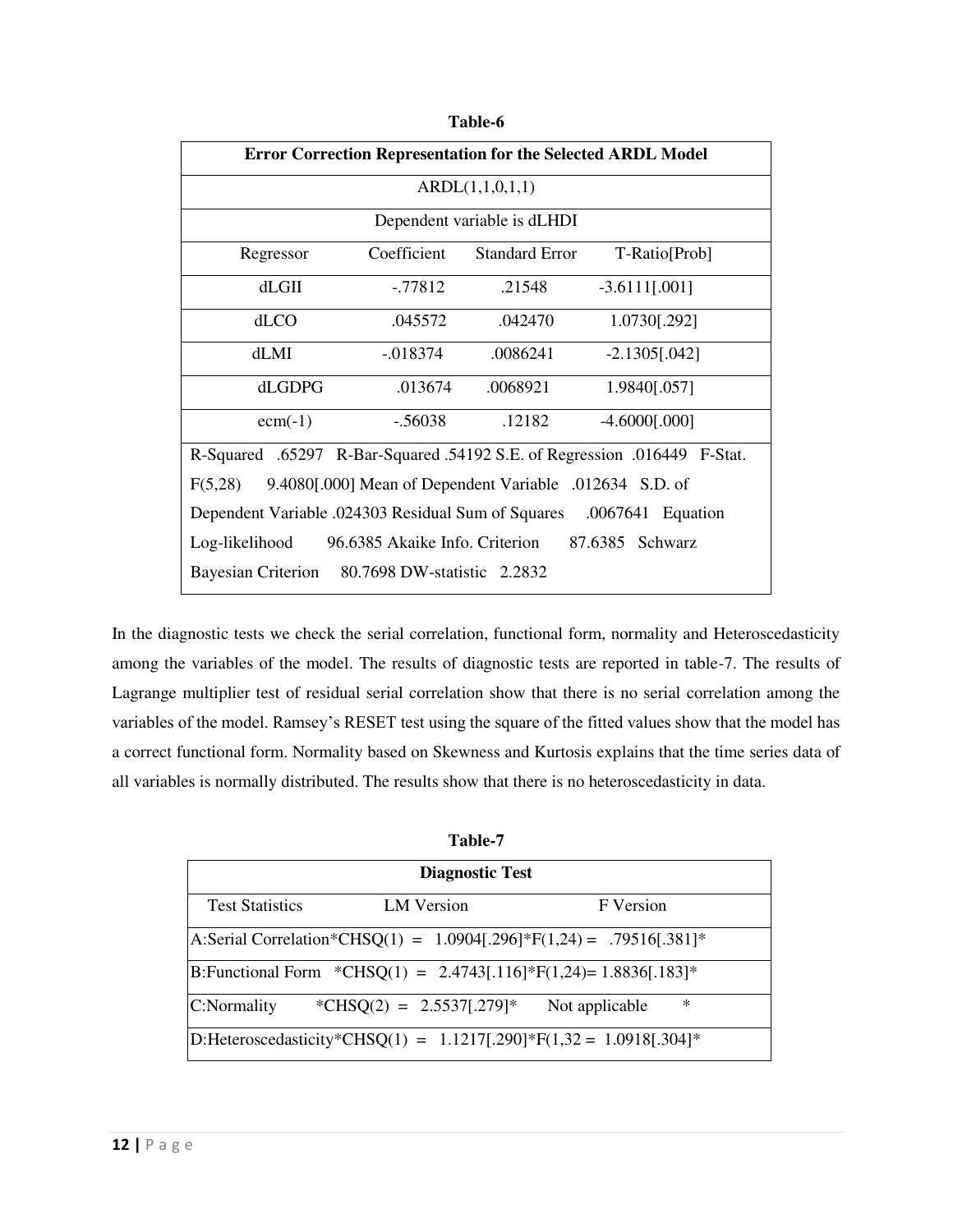The stability of model is very important. The stability tests enables us to see whether the estimated model shifts or not over the selected time period. Hansen (1996) argued that misspecification of the model may provide biased results that influence the explanatory power of the results. The Cumulative Sum (CUSUM) and the Cumulative Sum of the Squares (CUSUM sq) tests are used to examine the stability of short run and long run coefficients of the model (Brown, Durbin and Evans, 1975). The results of Cumulative Sum (CUSUM) and the Cumulative Sum of the Squares (CUSUM sq) tests are reported in figure-1 and figure-2. The figures show that Cumulative Sum (CUSUM) and the Cumulative Sum of the Squares (CUSUM sq) are between the two critical lines and do not go outside the critical boundaries. The figures of Cumulative Sum (CUSUM) and the Cumulative Sum of the Squares (CUSUM sq) confirm that our model is correctly specified.





**Plot of Cumulative Sum of Recursive Residuals**

Figure-2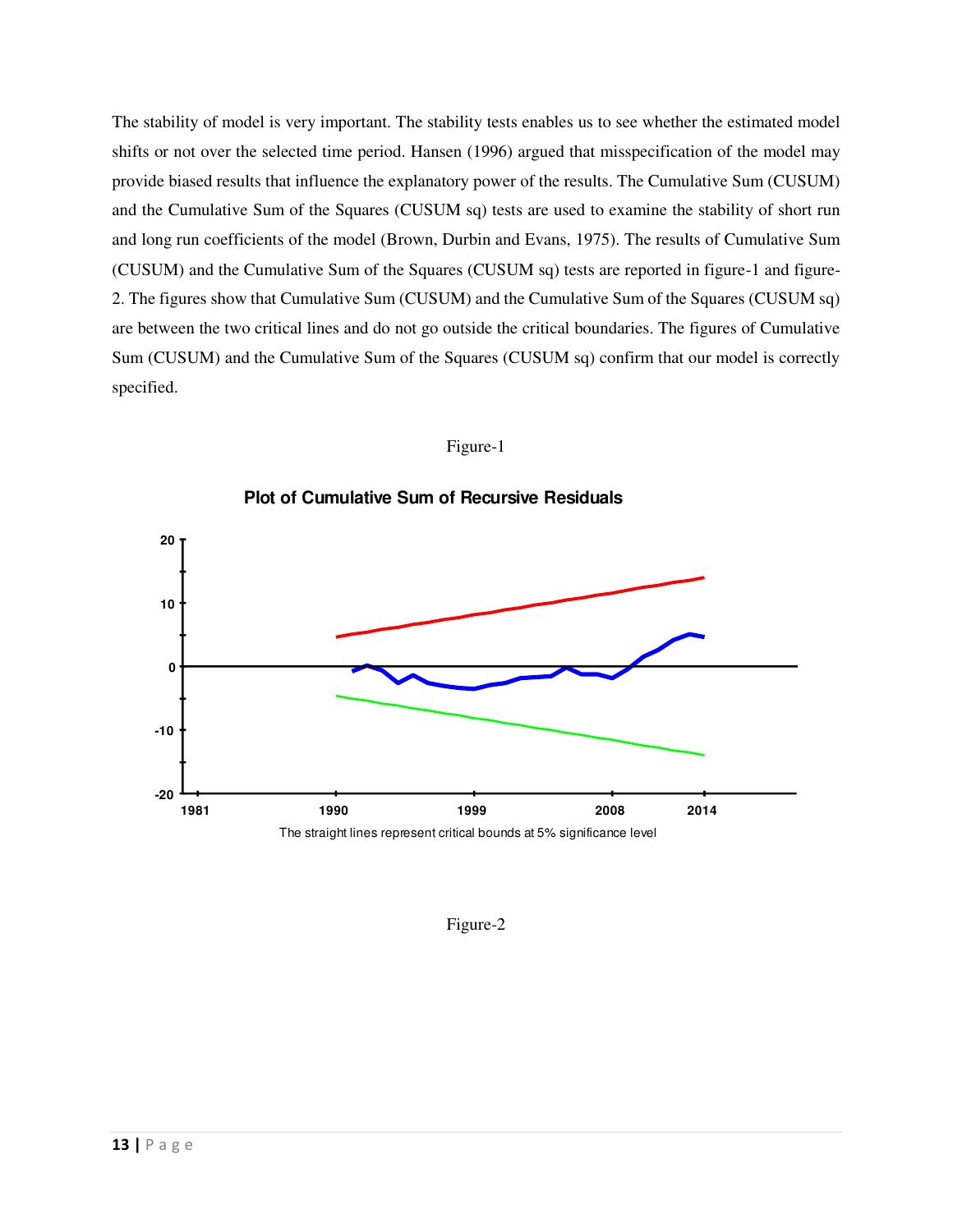

**Plot of Cumulative Sum of Squares of Recursive Residuals**

#### **5-Conclusions and Policy Suggestions**

This study has investigated the impact of gender equality and environmental degradation on human wellbeing in the case of Pakistan. Time series data from 1980 to 2014 is used for empirical analysis. Augmented Dickey-Fuller unit root test is used for stationarity of the variables. Autoregressive Distributed Lag model (ARDL) is used for co-integration among the variables of the model. The results of unit root test show that there is a mixed order of integration among the selected variables of the model. The results show that gender inequality has a negative and significant impact on human well-being in Pakistan. This shows that gender equality encourages human well-being. The calculated results show that there is a positive but insignificant relationship with environmental degradation and human well-being in the case of Pakistan. The estimated results show that economic misery has a negative and significant impact on human well-being in the case of Pakistan. The estimated results show that economic growth has a positive and significant relationship with human well-being in Pakistan. Based on the estimated results, it is concluded that gender equality, economic misery and economic growth are playing an important role in determining human well-being in Pakistan. Although following previous literature, environmental degradation has a negative impact on human well-being. But the results show that environmental degradation is not playing a significant role in determining human well-being in Pakistan. Based on these conclusions there are some policy suggestions. If the government of Pakistan wants to increase human well-being, it has to give equal rights to women as ignoring half part of the population mean lower human well-being. Gender equality encourages better health, education and sufficient resources for better living standard. In one hand, the government takes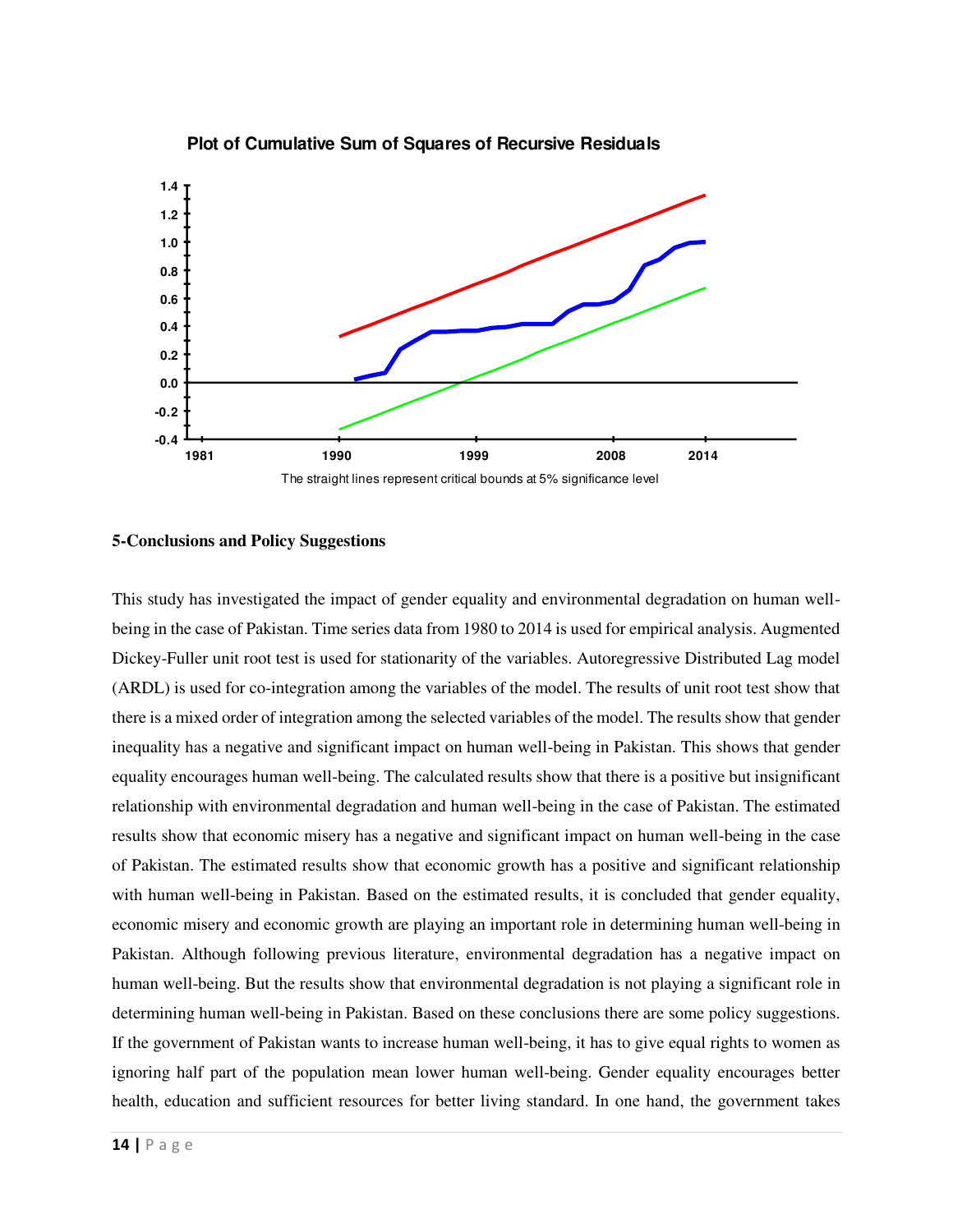serious steps for reducing the economic misery, and on the other hand higher economic growth are necessary for better human well-being in Pakistan.

# **References**

Ali, A. & Bibi, C. (2016). Determinants of Social Progress and its Scenarios under the role of Macroeconomic Instability: Empirics from Pakistan. MPRA Paper 72920, University Library of Munich, Germany.

Ali, A. (2015). The Impact of Macroeconomic Instability on Social Progress: An Empirical Analysis of Pakistan. Ph.D Dissertation. NCBA&E, Lahore, Pakistan., 1-152.

Ali, A. (2016). Issue of Income Inequality under the perceptive of Macroeconomic Instability: An Empirical Analysis of Pakistan. MPRA Paper 74963, University Library of Munich, Germany.

Ali, A., & Ahmad, K. (2014). The Impact of Socio-Economic Factors on Life Expectancy for Sultanate of Oman: An Empirical Analysis. *Middle-East Journal of Scientific Research*, 22(2), 218-224.

Ali, A., & Audi, M. (2016). The Impact of Income Inequality, Environmental Degradation and Globalization on Life Expectancy in Pakistan: An Empirical Analysis. *International Journal of Economics and Empirical Research*, 4(4), 182-193.

Amin, A., & Thrift, N. (1995). *Globalization, institutions, and regional development in Europe*. Oxford university press.

Audi, M & Ali, A. (2016). Environmental Degradation, Energy consumption, Population Density and Economic Development in Lebanon: A time series Analysis (1971-2014). MPRA Paper 74286, University Library of Munich, Germany.

Audi, M. & Ali, A. (2017). Environmental Degradation, Energy consumption, Population Density and Economic Development in Lebanon: A time series Analysis (1971-2014). *Journal of International Finance and Economics*, 17(1), 7-20.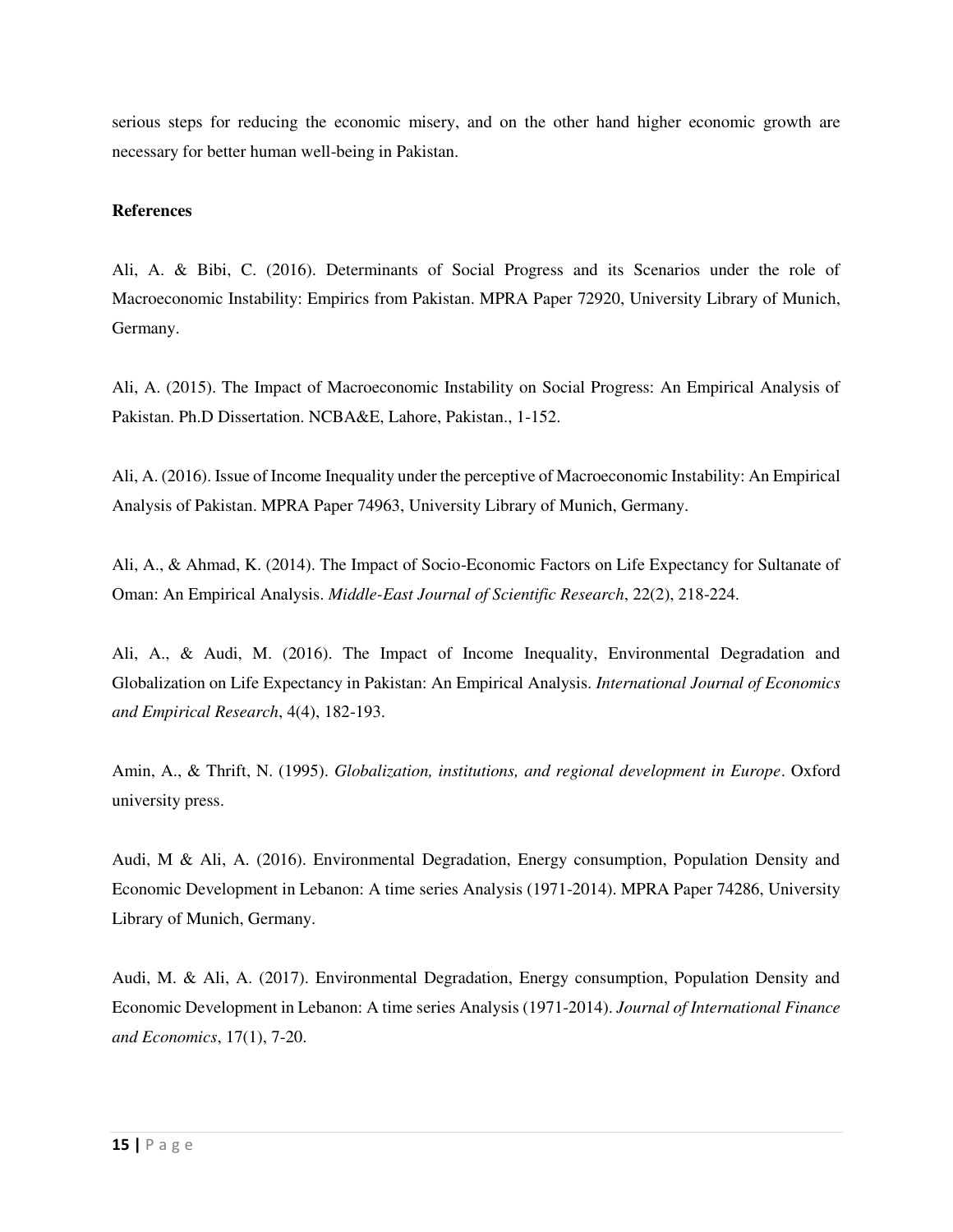Babones, S. J. (2008). Income inequality and population health: Correlation and causality. *Social Science & Medicine*, 66, 1614-1626

Batliwala, S. (1994). The meaning of women's empowerment: new concepts from action.

Coleman, R. P. and Rainwater, L. (1978). *Social Standing in America: New Dimensions of Class,* New York: Basic Books.

Crémieux, P, P Ouellette, and C Pilon (1999). Economics of Health Care Systems: Health care spending as determinants of health outcomes. *Health Economics,* 8(7), 627-639.

Deaton, A. (2003). Health, inequality, and economic development. *Journal of Economic Literature*, 41, 113-158.

Dickey, D. A. and Fuller, W. A. (1979). Distribution of the Estimates for Autoregressive Time Series with Unit Root. *Journal of the American Statistical Association*, 74(366), 427-431.

Dickey, D. A. and Fuller, W. A. (1981). Likelihood Ratio Statistics for Autoregressive Time Series with a Unit Root. *Econometrica*, 49(4), 1057-1072.

Elo, I.T. and Preston, S.H. (1992). Effects of early-life conditions on adult mortality: a review. *Population Index*, 58(2), 186-212.

Garikipati, S. (2008). The impact of lending to women on household vulnerability and women's empowerment: evidence from India. *World Development*, *36*(12), 2620-2642.

Husain, A. R. (2002). Life Expectancy in Developing Countries: A Cross-Section Analysis. *The Bangladesh Development Studies* 28.

Kabeer, N. (1999). Resources, agency, achievements: Reflections on the measurement of women's empowerment. *Development and change*, *30*(3), 435-464.

Kabeer, N. (2005). Gender equality and women's empowerment: A critical analysis of the third millennium development goal 1. *Gender & Development*, *13*(1), 13-24.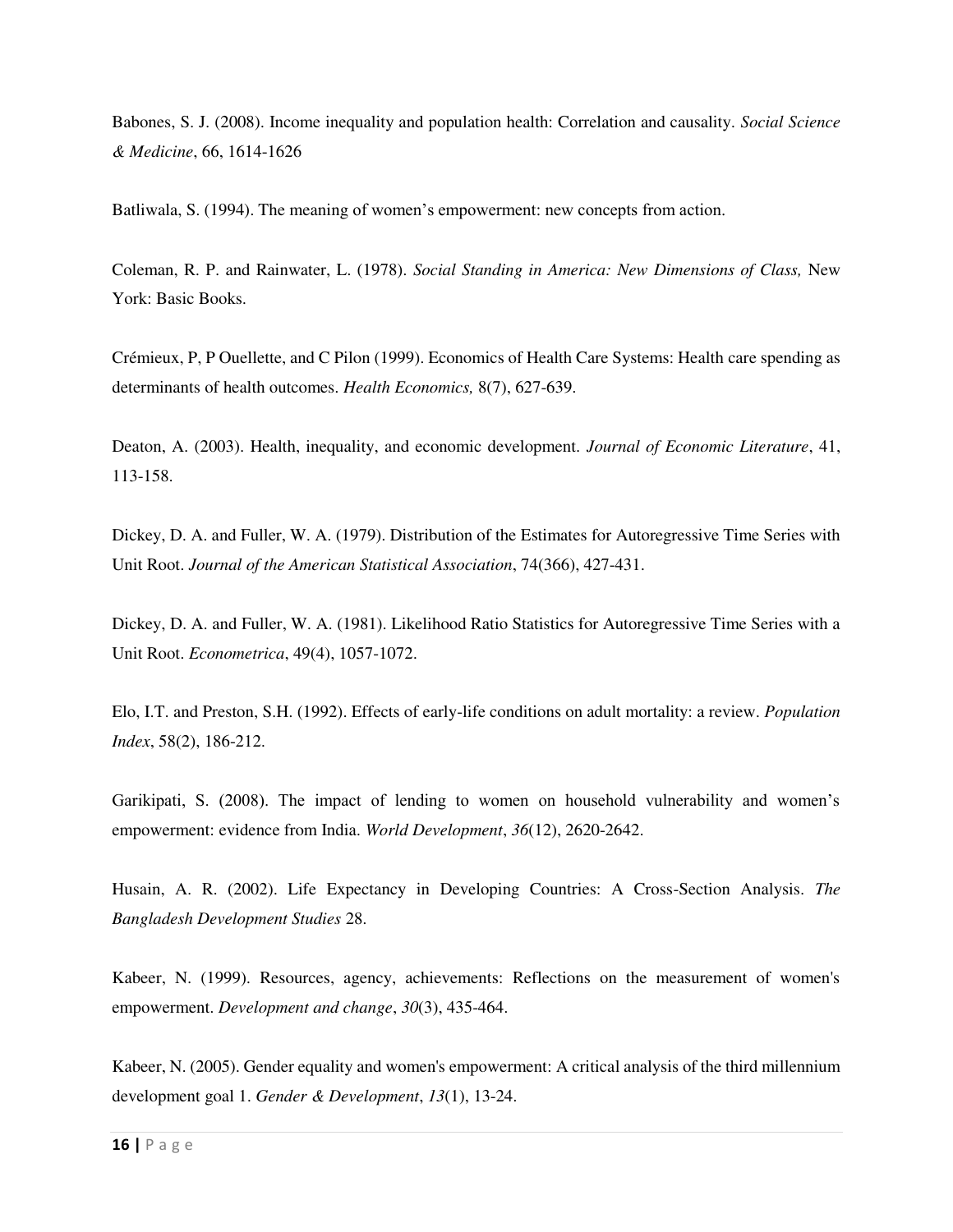Kalediene, R. and Petrauskiene, J. (2000). Regional life expectancy patterns in Lithuania. *European Journal of Public Health,* 10, 101-104.

Kant, I. (1785). Foundation of the metaphysics of morals. *Indianapolis, IN: Bobbs-Merrill*.

Leybourne, S. and Newbold, P. (2003). Spurious Rejections by Co-integration Tests induced by Structural Breaks. *Applied Economics*, 35(9), 1117-1121.

Macfarlane, S. Racelis, M. and MuliMusiime, F. (2000). Public health in developing countries. *Lancet,* 356, 841-846.

Mayoux, L., & Hartl, M. (2009). Gender and rural microfinance: Reaching and empowering women. *International Fund For agricultural Development (IFAD), Powerguda: India*.

McGillivray, M. (2007). *Human well-being: Concept and measurement*. Palgrave-Macmillan.

McGillivray, M., & Clarke, M. (2006). *Understanding human well-being*. United Nations University Press.

Morris, D., & McAlpin, M. (1979). *Measuring the Condition of the World's Poor*. Pergamons Press.

Mumtaz, Z., & Salway, S. (2009). Understanding gendered influences on women's reproductive health in Pakistan: moving beyond the autonomy paradigm. *Social Science & Medicine*, *68*(7), 1349-1356.

Nordhaus, W. D., & Tobin, J. (1972). Is growth obsolete? In *Economic Research: Retrospect and Prospect, Volume 5, Economic Growth* (pp. 1-80). NBER.

Perron, P. (1989). The Great Crash, the Oil Shock, and the Unit Root Hypothesis. *Econometrica*, 57(6), 1361-1401.

Pesaran, M. H. and Pesaran, B. (1997). Working with Microfit 4.0: Interactive Econometric Analysis. Oxford: *Oxford University Press*.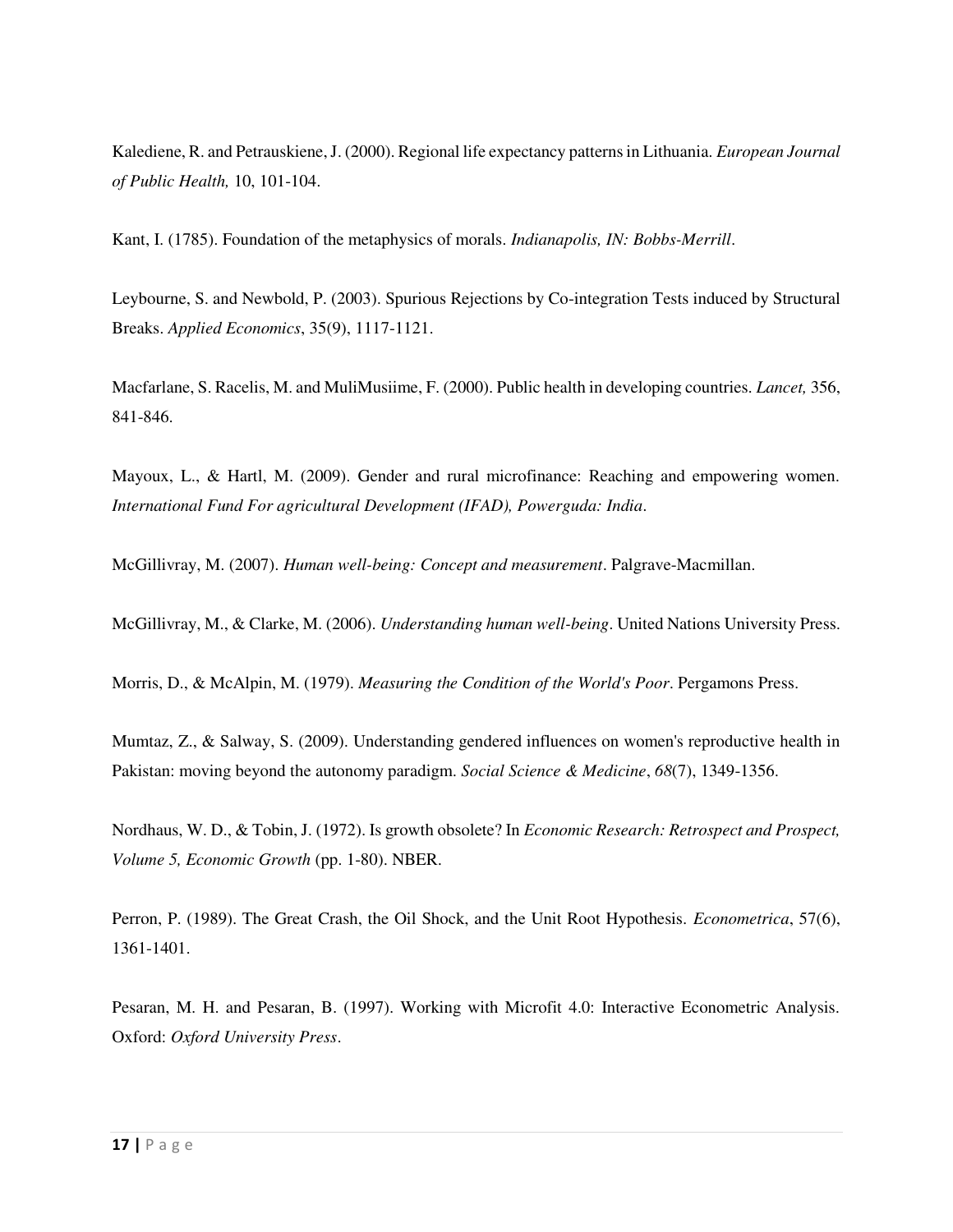Pesaran, M. H. and Shin, Y. (1999). An Autoregressive Distributed Lag Modelling Approach to Cointegration Analysis. In Strom, S. (ED), *Econometrics and Economic Theory in the 20th Century: The Ragnar Frisch Centennial Symposium, Cambridge*: Cambridge Unbiversity Press.

Pesaran, M. H. Shin, Y. and Smith, R. J. (2001). Bound Testing Approaches to the Analysis of level Relationships. *Journal of Applied Econometric*, 16(3), 289-326.

Phillips, P. and Perron, P. (1988). Testing for a Unit Root in Time Series Regression. *Biometrica,* 75(2), 335-346.

Pope, C. A. III, R.T. Burnett, G.D. Thurston, M.J. Thun, E.E. Calle, D. Krewski and J.J. Godleski (2004). Cardiovascular mortality and long term exposure to particulate air pollution: epidemiological evidence of general pathophysiological pathways of disease. *Circulation*, 109(1), 71-77.

Preston, S. H. (1975). The Changing Relation between Mortality and Level of Economic Development. *Population Studies*, 29(2), 231-248.

Rainwater, L. (1990). Poverty and Equivalence as Social Constructions', LIS Working Paper No. 91, Luxembourg Income Study, Center for Policy Research, Syracuse, NY: Syracuse University.

Rainwater, L., & Smeeding, T. M. (2004). Poor kids in a rich country. *New York: Russell Sage Foundation*.

Sathar, Z. A., & Kazi, S. (2000). Women's autonomy in the context of rural Pakistan. *The Pakistan Development Review*, 89-110.

Sen, A. (1992). *Inequality reexamined*. Clarendon Press.

Sen, A. (1999). Critical reflection. Health and development. *Bulletin of the World Health Organization,* 77.

Sharma, N. (2007, January). Gender inequality and women's health: An empirical study of the factors affecting their health. In *annual meeting of the Southern Political Science Association, Hotel Intercontinental, New Orleans, LA*.